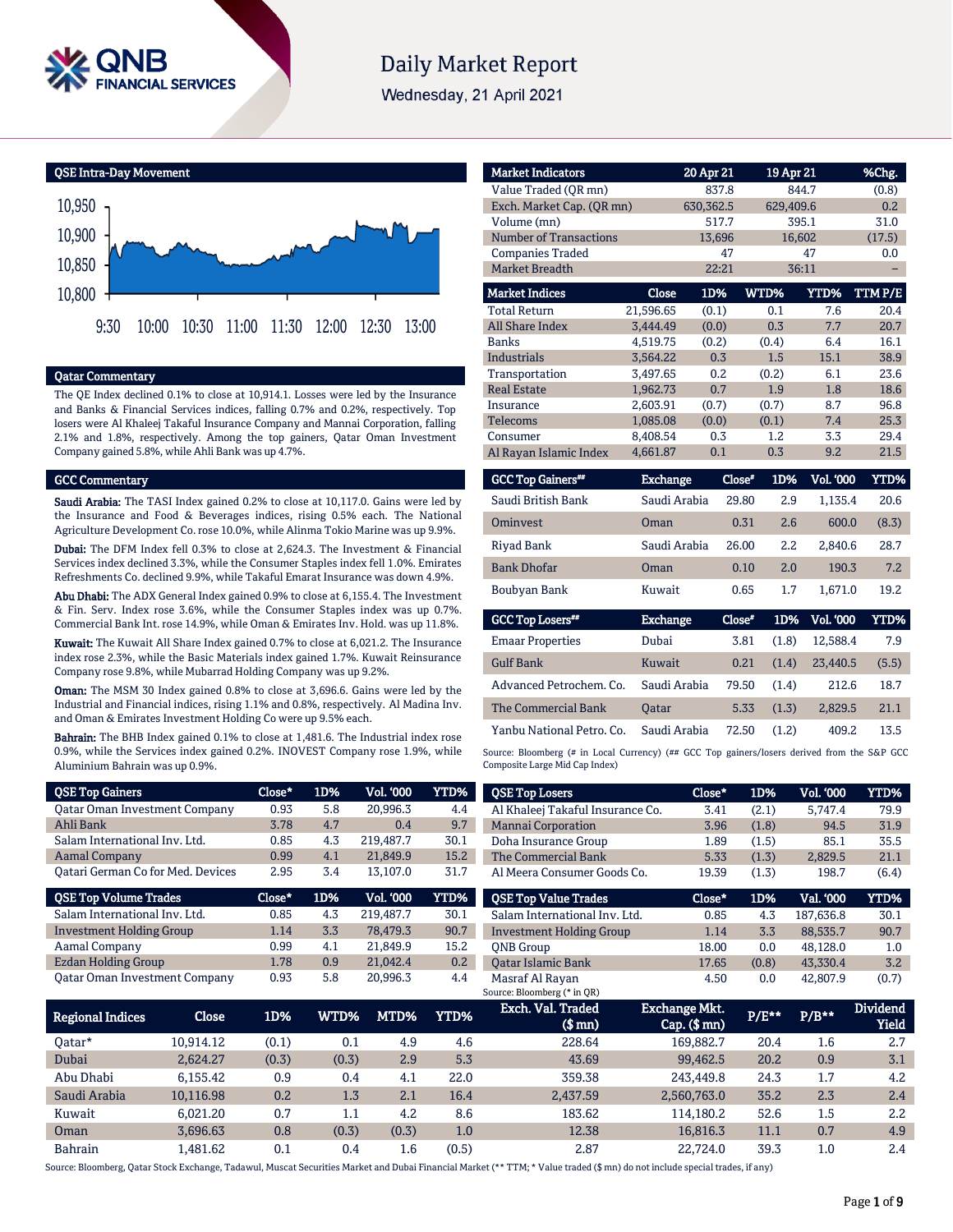# Qatar Market Commentary

- The QE Index declined 0.1% to close at 10,914.1. The Insurance and Banks & Financial Services indices led the losses. The index fell on the back of selling pressure from Qatari and GCC shareholders despite buying support from Arab and Foreign shareholders.
- Al Khaleej Takaful Insurance Company and Mannai Corporation were the top losers, falling 2.1% and 1.8%, respectively. Among the top gainers, Qatar Oman Investment Company gained 5.8%, while Ahli Bank was up 4.7%.
- Volume of shares traded on Tuesday rose by 31.0% to 517.7mn from 395.1mn on Monday. Further, as compared to the 30-day moving average of 298.4mn, volume for the day was 73.5% higher. Salam International Investment Limited and Investment Holding Group were the most active stocks, contributing 42.4% and 15.2% to the total volume, respectively.

| <b>Overall Activity</b>        | Buy %* | Sell %* | Net (QR)         |
|--------------------------------|--------|---------|------------------|
| Oatari Individuals             | 51.16% | 47.48%  | 30,765,859.3     |
| <b>Oatari Institutions</b>     | 15.27% | 27.08%  | (98,884,863.2)   |
| Qatari                         | 66.43% | 74.56%  | (68, 119, 003.9) |
| <b>GCC</b> Individuals         | 0.77%  | 2.09%   | (11,007,253.6)   |
| <b>GCC</b> Institutions        | 1.60%  | 0.68%   | 7,757,271.6      |
| <b>GCC</b>                     | 2.38%  | 2.77%   | (3,249,982.0)    |
| Arab Individuals               | 13.85% | 12.26%  | 13,323,346.4     |
| Arab                           | 13.85% | 12.26%  | 13,323,346.4     |
| Foreigners Individuals         | 3.42%  | 4.32%   | (7,608,003.5)    |
| <b>Foreigners Institutions</b> | 13.93% | 6.09%   | 65,653,643.0     |
| <b>Foreigners</b>              | 17.34% | 10.41%  | 58,045,639.5     |

Source: Qatar Stock Exchange (\*as a % of traded value)

# Ratings, Earnings Releases, Global Economic Data and Earnings Calendar

#### Ratings Updates

| Company                | 'Agency | Market . | Type*         | Old Rating | <b>New Rating</b> | Rating Change | Outlook  | <b>Outlook Change</b> |
|------------------------|---------|----------|---------------|------------|-------------------|---------------|----------|-----------------------|
| The Commercial<br>Bank | S&P     | Oatar    | LT-ICR/ST-ICR | $BBB+/A-2$ | $BBB+/A-2$        | -             | Positive |                       |
|                        |         |          |               |            |                   |               |          |                       |

Source: News reports, Bloomberg (\* LT – Long Term, ST – Short Term, ICR – Issuer Credit Rating)

### Earnings Releases

| <b>Company</b>                | Market.      | Currency | Revenue (mn)<br>102021 | % Change<br>YoY | <b>Operating Profit</b><br>(mn) 102021 | % Change<br>YoY | <b>Net Profit</b><br>(mn) 102021 | % Change<br>YoY |
|-------------------------------|--------------|----------|------------------------|-----------------|----------------------------------------|-----------------|----------------------------------|-----------------|
| Saudi Paper Manufacturing Co. | Saudi Arabia | SR       | 158.5                  | 8.7%            | 19.5                                   | 30.2%           | 14.                              | 226.4%          |
| Yamama Cement Co.             | Saudi Arabia | SR       | 180.3                  | $-37.8%$        | 57.4                                   | $-56.3%$        | 54.9                             | -55.7%          |

Source: Company data, DFM, ADX, MSM, TASI, BHB.

## Global Economic Data

| Date  | Market  | Source                            | Indicator      | Period | Actual | Consensus | <b>Previous</b> |
|-------|---------|-----------------------------------|----------------|--------|--------|-----------|-----------------|
| 04/20 | Germany | German Federal Statistical Office | <b>PPI MoM</b> | Mar    | 0.9%   | 0.6%      | $0.7\%$         |
| 04/20 | Germany | German Federal Statistical Office | <b>PPI YoY</b> | Mar    | 3.7%   | 3.3%      | $.9\%$          |

Source: Bloomberg (s.a. = seasonally adjusted; n.s.a. = non-seasonally adjusted; w.d.a. = working day adjusted)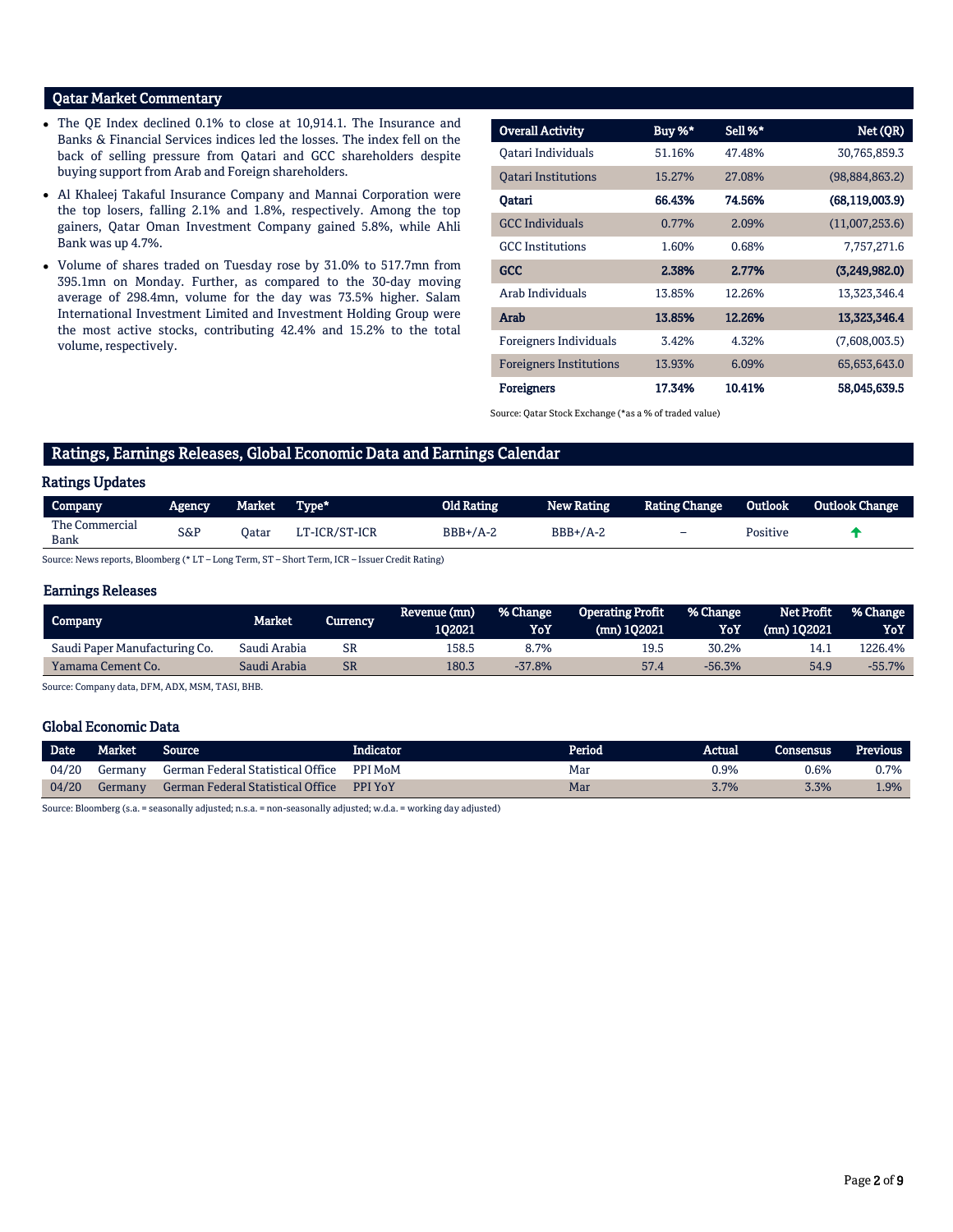|                | <b>Earnings Calendar</b>                      |                                  |                       |               |  |  |  |  |  |  |  |
|----------------|-----------------------------------------------|----------------------------------|-----------------------|---------------|--|--|--|--|--|--|--|
| <b>Tickers</b> | <b>Company Name</b>                           | Date of reporting 1Q2021 results | No. of days remaining | <b>Status</b> |  |  |  |  |  |  |  |
| <b>IHGS</b>    | <b>INMA Holding Group</b>                     | 21-Apr-21                        | $\Omega$              | Due           |  |  |  |  |  |  |  |
| <b>MCGS</b>    | <b>Medicare Group</b>                         | 21-Apr-21                        | $\pmb{0}$             | Due           |  |  |  |  |  |  |  |
| <b>QNNS</b>    | Qatar Navigation (Milaha)                     | 21-Apr-21                        | $\mathbf{0}$          | Due           |  |  |  |  |  |  |  |
| <b>UDCD</b>    | <b>United Development Company</b>             | 21-Apr-21                        | $\mathbf{0}$          | Due           |  |  |  |  |  |  |  |
| <b>KCBK</b>    | Al Khalij Commercial Bank                     | 22-Apr-21                        | $\mathbf{1}$          | Due           |  |  |  |  |  |  |  |
| <b>CBQK</b>    | The Commercial Bank                           | 25-Apr-21                        | $\overline{4}$        | Due           |  |  |  |  |  |  |  |
| <b>VFQS</b>    | Vodafone Qatar                                | 25-Apr-21                        | $\overline{4}$        | Due           |  |  |  |  |  |  |  |
| <b>IGRD</b>    | <b>Investment Holding Group</b>               | 25-Apr-21                        | $\overline{4}$        | Due           |  |  |  |  |  |  |  |
| QEWS           | Qatar Electricity & Water Company             | 25-Apr-21                        | $\overline{4}$        | Due           |  |  |  |  |  |  |  |
| <b>QLMI</b>    | QLM Life & Medical Insurance Company          | 26-Apr-21                        | 5                     | Due           |  |  |  |  |  |  |  |
| <b>ERES</b>    | <b>Ezdan Holding Group</b>                    | 26-Apr-21                        | 5                     | Due           |  |  |  |  |  |  |  |
| <b>DBIS</b>    | Dlala Brokerage & Investment Holding Company  | 26-Apr-21                        | 5                     | Due           |  |  |  |  |  |  |  |
| IQCD           | <b>Industries Qatar</b>                       | 26-Apr-21                        | 5                     | Due           |  |  |  |  |  |  |  |
| <b>SIIS</b>    | Salam International Investment Limited        | 26-Apr-21                        | 5                     | Due           |  |  |  |  |  |  |  |
| QATI           | <b>Qatar Insurance Company</b>                | 27-Apr-21                        | 6                     | Due           |  |  |  |  |  |  |  |
| QIIK           | Qatar International Islamic Bank              | 27-Apr-21                        | $6\phantom{1}$        | Due           |  |  |  |  |  |  |  |
| <b>GWCS</b>    | <b>Gulf Warehousing Company</b>               | 27-Apr-21                        | 6                     | Due           |  |  |  |  |  |  |  |
| <b>MPHC</b>    | Mesaieed Petrochemical Holding Company        | 27-Apr-21                        | 6                     | Due           |  |  |  |  |  |  |  |
| <b>BLDN</b>    | Baladna                                       | 27-Apr-21                        | 6                     | Due           |  |  |  |  |  |  |  |
| <b>MRDS</b>    | Mazaya Qatar Real Estate Development          | 28-Apr-21                        | $\overline{7}$        | Due           |  |  |  |  |  |  |  |
| <b>AHCS</b>    | <b>Aamal Company</b>                          | 28-Apr-21                        | 7                     | Due           |  |  |  |  |  |  |  |
| <b>MERS</b>    | Al Meera Consumer Goods Company               | 28-Apr-21                        | $\overline{7}$        | Due           |  |  |  |  |  |  |  |
| QAMC           | <b>Qatar Aluminum Manufacturing Company</b>   | 28-Apr-21                        | 7                     | Due           |  |  |  |  |  |  |  |
| <b>OCFS</b>    | Qatar Cinema & Film Distribution Company      | 28-Apr-21                        | $\overline{7}$        | Due           |  |  |  |  |  |  |  |
| <b>ORDS</b>    | Ooredoo                                       | 28-Apr-21                        | $\overline{7}$        | Due           |  |  |  |  |  |  |  |
| <b>MCCS</b>    | <b>Mannai Corporation</b>                     | 28-Apr-21                        | $7\phantom{.}$        | Due           |  |  |  |  |  |  |  |
| <b>OIMD</b>    | <b>Qatar Industrial Manufacturing Company</b> | 28-Apr-21                        | 7                     | Due           |  |  |  |  |  |  |  |
| <b>AKHI</b>    | Al Khaleej Takaful Insurance Company          | 28-Apr-21                        | $\overline{7}$        | Due           |  |  |  |  |  |  |  |
| <b>DOHI</b>    | Doha Insurance Group                          | 28-Apr-21                        | 7                     | Due           |  |  |  |  |  |  |  |
| QISI           | Qatar Islamic Insurance Group                 | 28-Apr-21                        | $\overline{7}$        | Due           |  |  |  |  |  |  |  |
| <b>DHBK</b>    | Doha Bank                                     | 28-Apr-21                        | $\overline{7}$        | Due           |  |  |  |  |  |  |  |
| QGRI           | Qatar General Insurance & Reinsurance Company | 29-Apr-21                        | 8                     | Due           |  |  |  |  |  |  |  |
| ZHCD           | Zad Holding Company                           | 29-Apr-21                        | 8                     | Due           |  |  |  |  |  |  |  |
| <b>GISS</b>    | <b>Gulf International Services</b>            | 29-Apr-21                        | $\bf 8$               | Due           |  |  |  |  |  |  |  |
| QOIS           | <b>Qatar Oman Investment Company</b>          | 29-Apr-21                        | 8                     | Due           |  |  |  |  |  |  |  |
| <b>NLCS</b>    | Alijarah Holding                              | 29-Apr-21                        | 8                     | Due           |  |  |  |  |  |  |  |

Source: QSE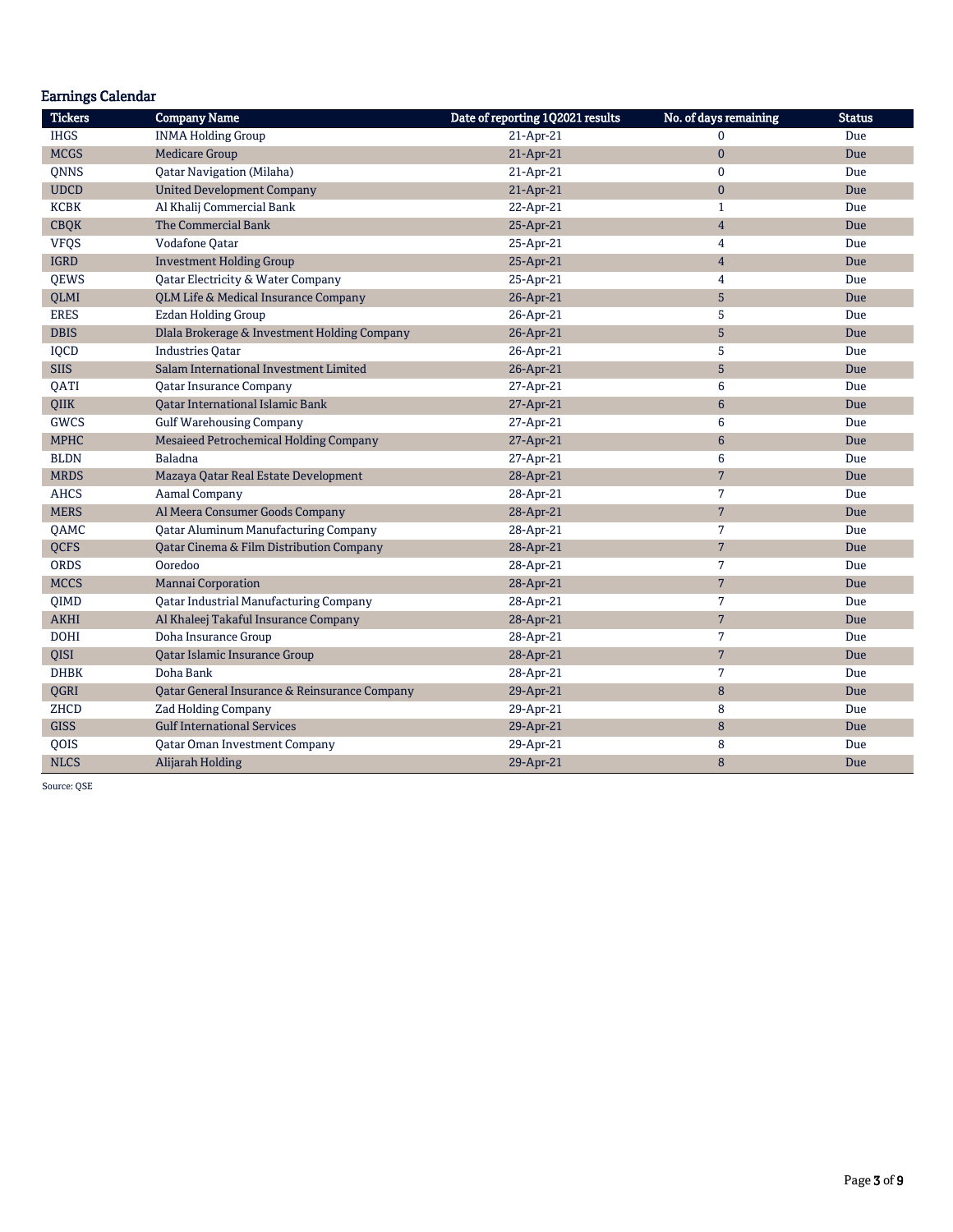# News

Qatar

 BRES posts 7.0% YoY increase in net profit to QR189.6mn in 1Q2021 – Barwa Real Estate Company's (BRES) net profit rose 7.0% YoY (but declined 61.4% on QoQ basis) to QR189.6mn in 1Q2021. The company's 'net rental and finance lease income' came in at QR336.5mn in 1Q2021, which represents an increase of 35.2% YoY (+18.4% QoQ). EPS amounted to QR0.049 in 1Q2021 as compared to QR0.046 in 1Q2020. As a result of the group's success in developing a balanced real estate portfolio that helps to cope with market fluctuations, and despite the effects of the COVID-19 pandemic on the global economy, the group has succeeded in boosting rental income, increasing it by 45%, which is a large percentage that reflects the size of planning and effort made at all levels within the group to enhance sustainable growth in operating income. The company also succeeded in rationalizing its various expenses, which led to a decrease in general and administrative expenses by 21% and also a decrease in net financing costs by 9%, which contributed to the increase in the group's net cash income for the period. Despite the challenges facing the real estate market as a result of COVID-19, the company is moving towards developing a balanced real estate portfolio that helps face market fluctuations and supports continuous operating revenues. The development work continues in many new projects, which will contribute to the growth of the company's operating revenues and the sustainable growth of the returns of its shareholders, including the third phase of Madinat Mawater project, which began in August 2019 on a 418,000 square meter land, offering 118 showrooms, hypermarkets, car service centers, a center for selling auto parts, and a showroom for a car dealership. This phase is considered an extension of the first and second phases of the project. In 2020, an agreement was signed to develop the Qatar Schools – Package 1 as the first project to be implemented under the PPP system. The project is expected to be completed in 2022. Also in 2020, construction works were launched in each of the Madinatna project, which is designated as a residential city for families, as well as in the Barahat Al-Janoub project, which is a residential city for workers. The two projects will enhance the levels of support for the partnership with the State of Qatar, as the two projects will be used as part of the organizationalplans for the World Cup events. The development of the two projects is expected to be completed in mid-2022. The group is also working on the economic feasibility study of many development projects proposed by the Public Works Authority under the PPP system, and the group's participation in any of these tenders will depend on its economic viability and in line with the group's development strategy. BRES will also continue to study its available land bank to determine its optimal use to help support the financial position of the group and contribute to the development of sustainable returns. The group is always keen to strengthen the principle of partnership with the government of the State of Qatar to develop more real estate projects aimed at meeting the needs of the real estate market and in line with the Qatar National Vision 2030 and supports the company's sustainable growth strategy, as well as establishes its position as a leading national company in the field of real estate development. (QSE, Gulf-Times.com)

 S&P affirms CBQK's long and short-term issuer credit ratings and revises outlook to Positive – S&P Global Ratings (S&P) has revised its outlook from Stable to Positive on The Commercial Bank (CBQK) while affirming its 'BBB+/A-2' long and shortterm issuer credit ratings. According to S&P, "Over the past few years, CBQK has de-risked its balance sheet and strengthened its risk management." The ratings agency also highlighted the key role of the Qatari authorities in providing support to the bank, as stated in the report, "We classify The Commercial Bank as having high systemic importance and consider the authorities in Qatar highly supportive of the country's banking sector." Joseph Abraham, Group Chief Executive Officer of CBQK said, "This upward revision of The Commercial Bank from Stable to Positive outlook by S&P reflects the continued prudent economic management by the State of Qatar and the Qatar Central Bank despite the challenges associated with COVID-19. For The Commercial Bank, S&P's positive outlook reflects the bank's improved quality of earnings generation, strong capital and liquidity and the focused execution of our five-year strategic plan." (QSE)

- BLDN's AGM endorses items on its agenda Baladna (BLDN) announced the results of the AGM. The meeting was held on April 20, 2021 and the following resolution were approved:  $-(1)$ The General Assembly approved the Chairman's report on the company's activities and the financial position for the financial year ended December 31, 2020, and the company's business plan for the year 2021, (2) The General Assembly approved the External Auditor's report on the company's financial statements for the year ended December 31, 2020, (3) The General Assembly approved the company's consolidated and audited financial statements, for the financial year ended December 31, 2020, including the profit & loss, and balance sheet statements, (4) The General Assembly approved the proposal of the Board of Directors to distribute dividends at a rate of 5.3% of the nominal value of the share for the year ended December 31, 2020, (5) The General Assembly approved discharging members of the Board of Directors from any liability relating to their directorship duties and responsibilities for the financial year ended December 31, 2020 and approved the Board's recommendation to award bonuses to the board members for the financial period ended December 31, 2020, (6) The General Assembly approved discharging the external auditors form any liability relating to their duties and responsibilities for the financial period ended December 31, 2020, (7) The General Assembly approved the appointment of Moore Stephens as the company's auditors for the financial year 2021 and approved their fees as per the board's recommendation, and (8) The General Assembly approved the company's Corporate Governance Report for the year 2020 and approved the Annual Report for the year ended December 31, 2020. (QSE)
- Page 4 of 9 MRDS' AGM endorses items on its agenda; postpones its EGM – Mazaya Real Estate Development (MRDS) announced the results of the AGM, which was held on April 20, 2021. MRDS' EGM was not held on Tuesday, April 20, 2021, for the nonavailability of the required quorum. The AGM approved following resolutions:  $- (1)$  Hearing the Board of Director's & the Chairman's Report on the activities of the company and its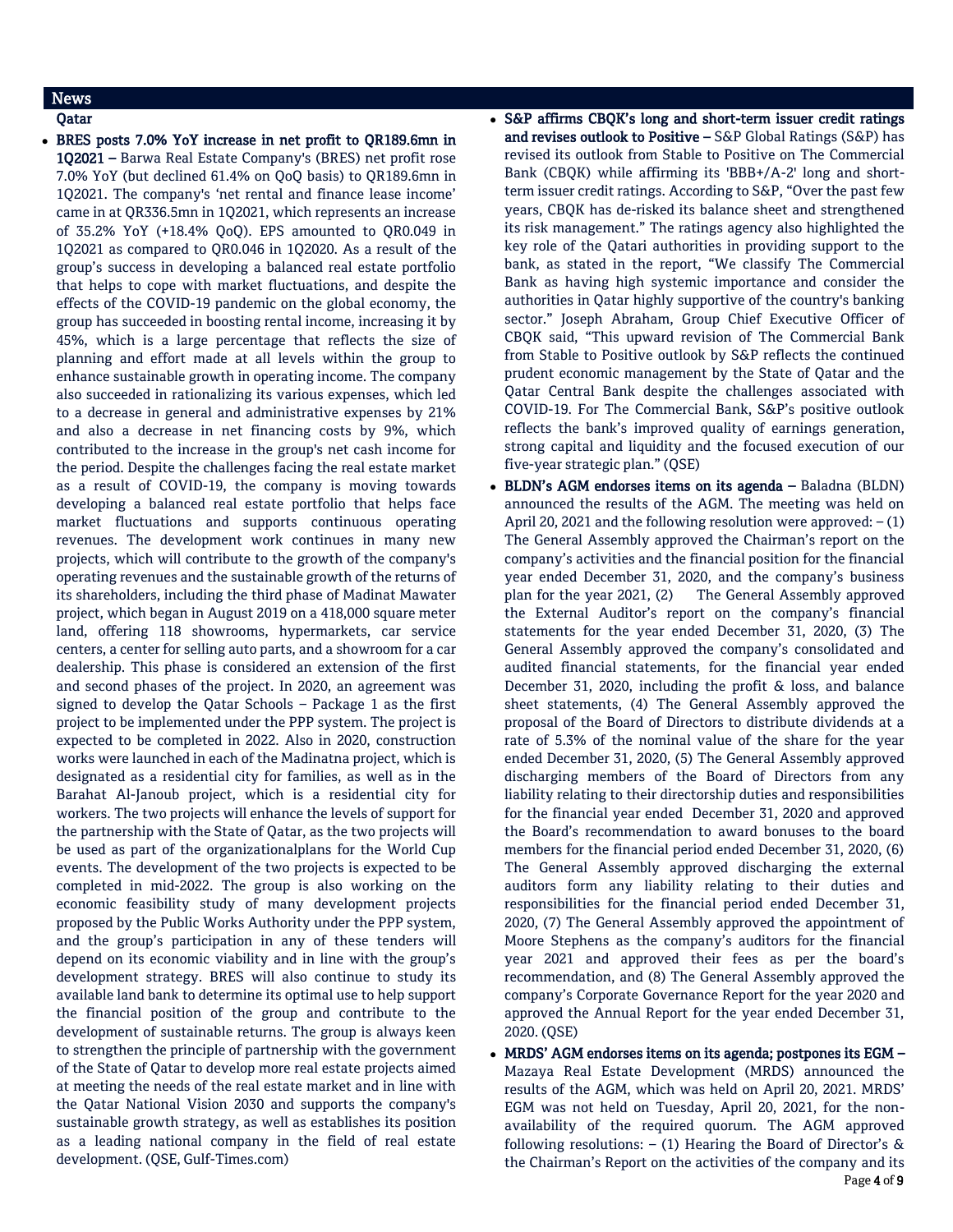financial position for the financial year ending December 31, 2020 as well as to discuss the company's future plans, (2) Hearing the Shari'ah Supervisory Board report, (3) Hearing & Approving the auditors' report for the year ending December 31, 2020, (4) Discussing & Approving the company's balance sheet and profit & loss statement for the year ending December 31, 2020, (5) Approving the proposal of the Board of Directors to distribute bonus cash of 3% i.e. QR0.03 per share, (6) Absolving the members of the Board Directors of any liability for the financial year ending December 31, 2020, (7) Discussing & Approving the Governance Report for the year ending December 31, 2020, and (8) Appointing the Auditors for the 2021 financial year and fix their fees. It was approved to appoint Deloitte & Touche as the external auditors for the year 2021. (QSE)

- SIIS says committed to principle of disclosure and transparency – Qatar Stock Exchange (QSE) clarified that Salam International Investment Limited (SIIS), a listed company, has affirmed its full commitment to the laws and regulations related to the principles of disclosure and transparency as well as its keenness on the interests of customers. Based on the principle of disclosure and transparency, QSE had addressed SIIS regarding the high volume of trading on its shares. The company stated there was no information or data that would affect the share price in the market had not been disclosed, QSE said in a statement on its website on Tuesday. The company affirmed that work is underway in accordance with the announced plans, and that the executive management is implementing its previously announced future plans, including halting poor-performing activities, reducing general and administrative expenses, focusing on profitable activities, and rationalizing spending. The policy of disclosure and transparency is providing information requested by the Qatar Financial Markets Authority and other supervisory authorities, or requested by stakeholders in a timely manner and in the manner that enables the information applicant to make a sound decision, which regulates the dealings of insiders in the securities issued by the company or any company from its group. It also works to avoid and limit conflicts of interest and achieve public benefit in light of the concept of fair investment in the market. (Qatar Tribune)
- QGRI to disclose its 1Q2021 financial results on April 29 Qatar General Insurance & Reinsurance (QGRI) will disclose its financial statement for the period ending March 31, 2021 on April 29, 2021. (QSE)
- QEWS announces change in date of board of directors meeting Qatar Electricity & Water Company (QEWS) announced change in date of board of directors meeting. QEWS stated, "Further to our letter No. MD / 141/2021 of April 4, 2021 regarding the second board of directors meeting of QEWS for the year 2021, please be informed that the aforementioned meeting date has been amended to April 28, 2021 instead of April 25, 2021." (QSE)
- $\bullet$  OEWS holds its investors relation conference call on April 29 Qatar Electricity & Water Company (QEWS) announced that the conference call with the Investors to discuss the financial results for 1Q2021 will be held on April 29, 2021 at 01:30 pm, Doha Time. (QSE)
- DOHI to hold its investors relation conference call on May 04 Doha Insurance Group (DOHI) announced that the conference call with the Investors to discuss the financial results for 1Q2021 will be held on May 04, 2021 at 01:00 pm, Doha Time. (QSE)
- DBIS to holds its investors relation conference call on April 27 Dlala Brokerage and Investment Holding Company (DBIS) announced that the conference call with the Investors to discuss the financial results for 1Q2021 will be held on April 27, 2021 at 01:00 pm, Doha Time. (QSE)
- ORDS ready to facilitate easy financial transactions Ooredoo (ORDS) has highlighted the many features of its Ooredoo Money service as the demand for digital financial transactions increases during the holy month of Ramadan. Customers looking to send transfers and international remittances, or send international data or minutes recharges, can do all this and more in just a few taps with Ooredoo Money, which offers access to the best money transfer options with great rates and more. Customers can send international remittances using cash pick-up, bank account deposit, and mobile wallet deposit with MoneyGram, Al Dar Exchange, Gulf Exchange, and Al Zaman Exchange. They can also send money as Eidiya instantly to friends this Eid by transferring to other Ooredoo Money wallets in Qatar. Customers can also send international mobile top-ups of data bundles and minutes to their loved ones back home, enabling them to stay connected with friends and family this Ramadan. (Gulf-Times.com)
- Citi: Qatar's low-cost LNG expansion to stifle new US projects Commercial negotiations for Qatar's expansion in LNG from late 2026 are making it harder for other planned projects, in particular, in the US, to get off the ground, Citi analysts said. "What was set to be a big second-investment phase in the Gulf of Mexico looks set to continue to slip," the Citi analysts, including Alastair Syme and Michael Alsford, said. Buyers would only need to pay 10% to 10.5% slopes to Brent oil prices on long-term contracts. "This is a price level that we think will prove pretty testing to the economics of several other potential projects that are vying for development" Only one international project and one US project may proceed. High feedstock prices mean only one out of several planned U.S. projects will go ahead in the next couple of years, as U.S. gas at \$2.50/mmbtu competes with \$0-0.30/mmbtu wellhead prices in Qatar and Russia's Yamal. "Getting projects over the line in the current market looks difficult, with signs that Qatar is using its position at the bottom of the cost curve to price aggressively as it places its 32 mtpa of expansion volumes." Russia's Novatek's Arctic LNG-2 project is offering 19.8 mtpa of "almost as competitively priced LNG." (Bloomberg)
- MoPH: 37% adults got at least 1 COVID vaccine jab Almost 37% of people aged 16 years and above have received at least one dose of the COVID-19 vaccine since the start of Qatar's National COVID-19 Vaccination Program, the Ministry of Public Health (MoPH) has announced. "36.9% of the eligible population has now received at least one dose of the vaccine," the MoPH said in a tweet. "About 83.4% of people over 60 (the most vulnerable population group) have been vaccinated with at least one dose, while 68.8% have received both the vaccine doses," the MoPH added. A total of 1,296,520 COVID-19 vaccine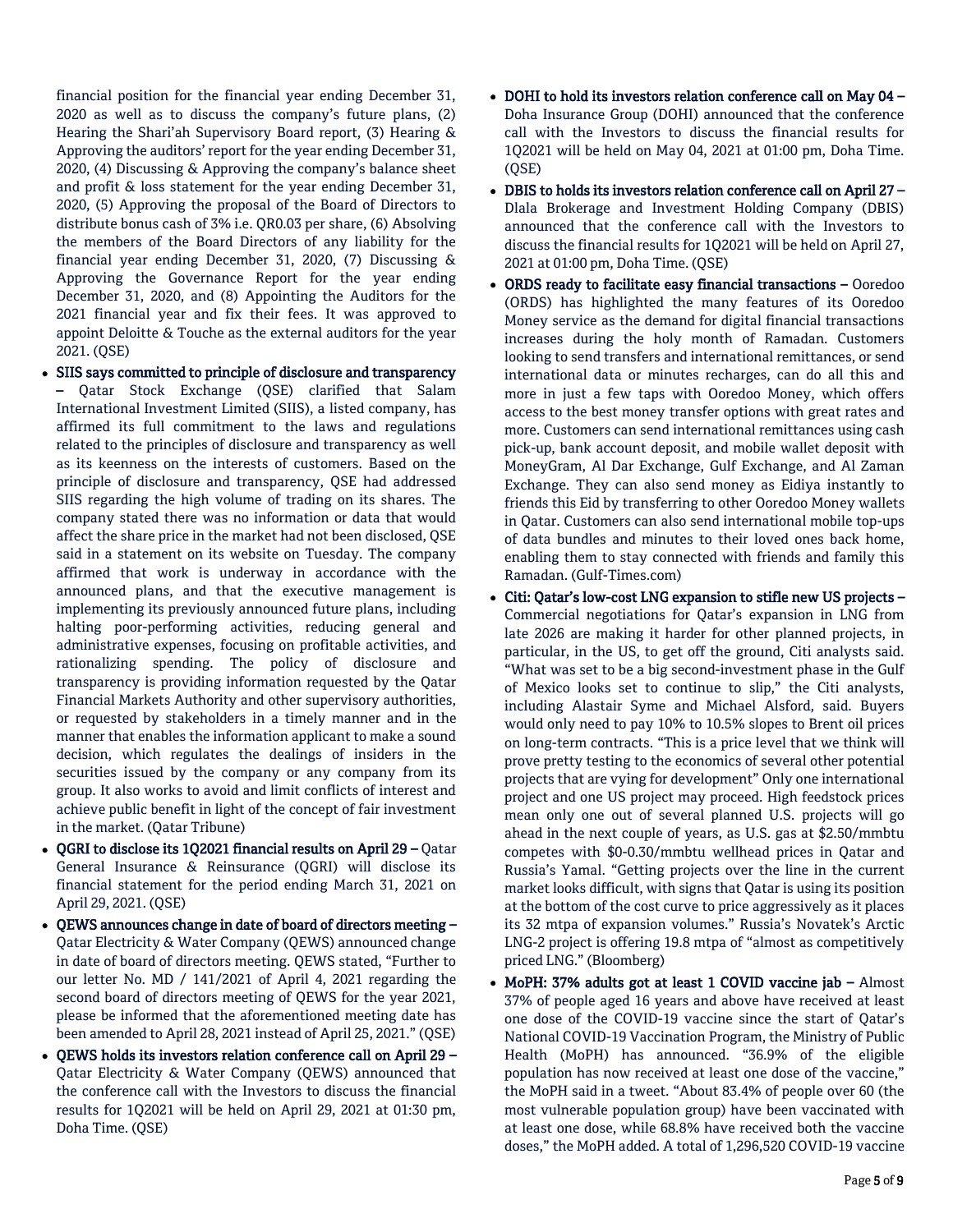doses have been administered since the start of the National COVID-19 Vaccination Program. As many as 25,042 COVID-19 vaccine doses have been administered in the past 24 hours, the MoPH added. (Qatar Tribune)

# International

- UK unemployment falls again under government's jobs shield Britain's unemployment rate unexpectedly fell for a second month in a row to 4.9% in the December-to-February period, most of which the country spent under a tight COVID-19 lockdown, official figures showed on Tuesday. Economists polled by Reuters had largely forecast that the jobless rate which has been held down by the government's huge jobs subsidies program - would edge up to 5.1% from 5.0% in the three months to January. The ONS linked the fall to a large volume of men leaving the jobs market altogether. The socalled inactivity rate rose by 0.2 percentage points in the three months to February, echoing a rise during the first lockdown of last year. There was another reminder of the precarious state of the labor market in figures from Britain's tax office which showed the number of employees on company payrolls fell by 56,000 between February and March, the first decline in four months. That pushed up the total number of jobs lost since the onset of the coronavirus pandemic to 813,000 - more than half of which were held by people aged under 25, with hospitalityheavy London the hardest-hit region, the ONS said. Some 363,000 people are classed as long-term unemployed after having been out of work for a year or more but with a similar number in the six-to-12-month bracket, that figure could soon rise sharply. Britain's economy shrank by almost 10% in 2020, a bigger slump than almost all its European peers, after it locked down later and for longer than many of them. But helped by the fast rollout of COVID-19 vaccinations, it is in the process of lifting its third lockdown while other countries in Europe have recently tightened their restrictions. The ONS said there was a marked rise in job vacancies in March, especially in sectors such as hospitality which reopened for outdoor business last week. (Reuters)
- China's soybean imports from US surge in March, Brazilian imports slide – China's March soybean imports from Brazil plunged as rain delayed some shipments from the world's top exporter, but US bean imports rocketed more than fourfold as delayed cargoes arrived, hitting the highest monthly total since December 2016. The world's biggest buyer of soybeans imported 315,334 tons from Brazil in March, down 85% from 2.1mn tons a year earlier, data from the General Administration of Custom showed on Tuesday. The Brazilian imports were the lowest since January 2017, according to Reuters records of customs data. More than offsetting that slide, China imported 7.18mn tons of soybeans from the US in March, up 320% from 1.71mn tons in the previous year. Tuesday's data provided the first breakdown of imports by origin since China published data earlier this month showing overall imports of soybeans last month climbed 82% to 7.77mn tons. China had stepped up purchases of soybeans and other US farm produce after the two sides signed an initial trade deal in January last year. But buyers of the oilseed have turned to the US more than usual in 2021, as rains in Brazil slowed the harvest there and delayed exports. (Reuters)
- China's Sinopec wins a contract to develop Mansuriya gas field – China's Sinopec has won a deal to develop Iraq's Mansuriya gas field near the Iranian border, the oil ministry said. Last year Iraq cancelled a contract signed with a group led by the Turkish Petroleum Corp (TPAO) to develop the Mansuriya field and decided to invite international energy companies to compete to develop it. (Reuters)
- Russia needs to unwind 2020 stimulus as economy recovers, deputy FM says – Russia needs to normalise its budget and monetary policy faster than previously thought as high inflation suggests Moscow added more fiscal stimulus than needed to support the economy through the pandemic, Deputy Finance Minister Vladimir Kolychev said. Facing with plunging prices for oil, its major export, and other impacts of COVID-19 on businesses and households, Russia dipped into its sovereign wealth fund and borrowed a record 5.3tn Roubles (\$69.71bn) in 2020 to plug budget holes. Addressing falling living standards is a key issue for President Vladimir Putin ahead of 2021 parliamentary elections. Russia's economy contracted by only 3% in the year as a whole, however, less than expected and outperforming a global economy that shrank 4.3%, according to the World Bank. Inflation has accelerated, meanwhile, reaching 5.8% in March - its highest since late 2016. (Reuters)

# Regional

- GCC passenger car market to grow at 6.68% CAGR GCC passenger car market, valued \$26.23bn in 2020, is projected to grow at CAGR of 8.73% in the next five years to reach \$46.12bn until 2026, according to TechSci Research report. Growing disposable income, expanding road infrastructure coupled with lower cost of the fuel are the primary factors for the growth of the passenger car market in GCC. In 2017, the ban on women driving was lifted in the Kingdom of Saudi Arabia and since then there is an increase in women drivers and hence the demand is witnessed to increase from this segment and is susceptible to propel the market in the forecast period as well. The GCC passenger car market is majorly dominated by the UAE and the Kingdom of Saudi Arabia owing to better per capita earnings of the consumers in the region. (Zawya)
- Saudi King orders SR1.9bn for social security aid  $-$  Saudi King, Salman bin Abdulaziz ordered SR1.9bn to be disbursed to social security beneficiaries for the fasting month of Ramadan, staterun SPA reported. (Bloomberg)
- China's crude oil imports from Saudi up 8.8% YoY in March, UAE shipments jump  $-$  China's crude oil imports from top supplier Saudi Arabia rose 8.8% in March from a year earlier, driven by strong demand and as shipments delayed due to a port congestion finally arrived. Imports from the UAE also rose again, up 86%, as some Iranian barrels were believed to have slipped in. Shipments from Saudi Arabia were 7.84mn tons, equivalent to 1.85mn bpd, data issued by China's General Administration of Customs showed on Tuesday. That was higher than 1.7mn bpd a year earlier, but below imports of 1.94mn bpd in February. Saudi Arabia retained its position as China's biggest crude oil supplier for a seventh consecutive month. Ports at China's oil refining hub Shandong experienced congestion for a few weeks over January and February, slowing oil arrivals. (Reuters)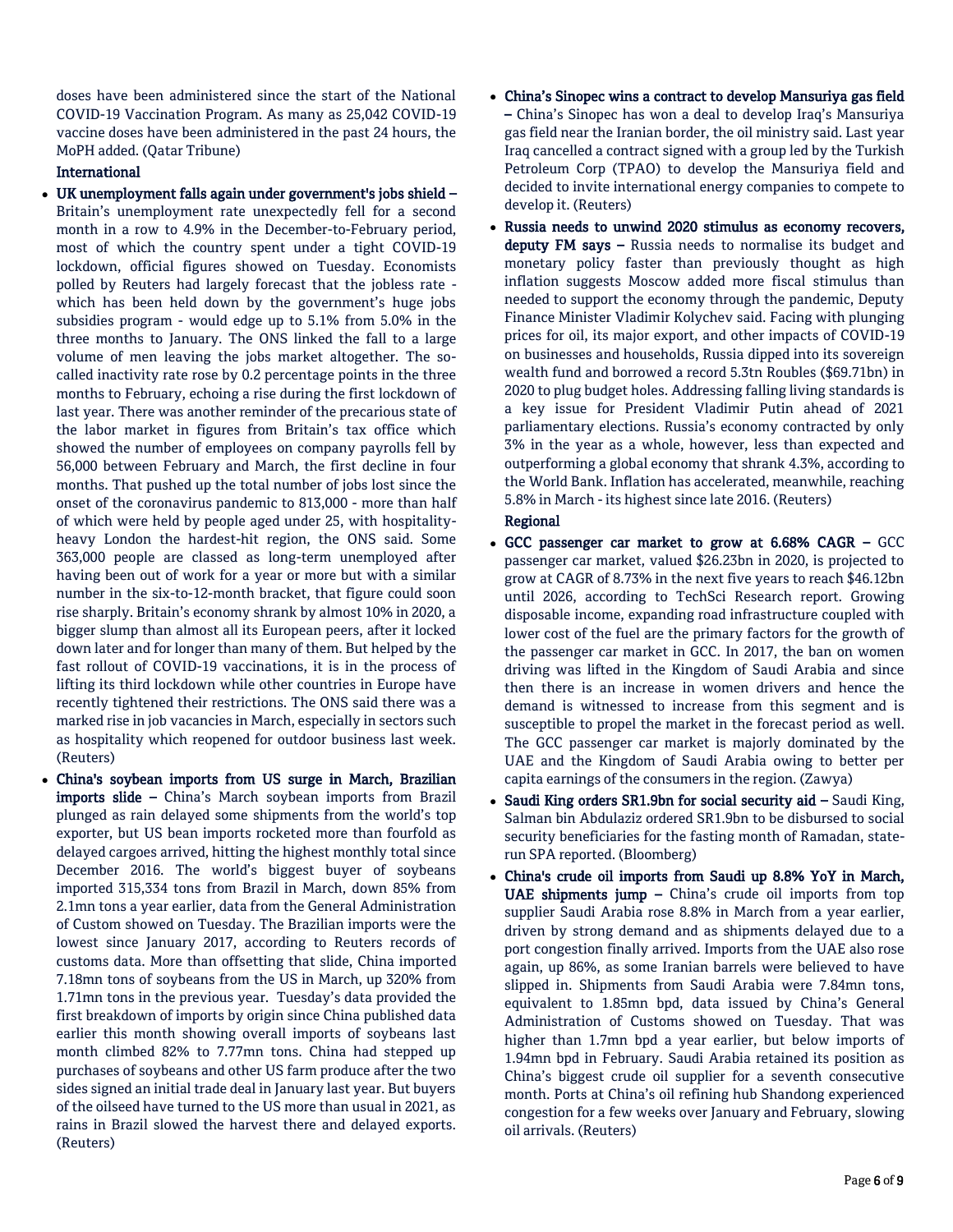- Saudi sells flour mills for \$800mn in privatization push Saudi Arabia has finalized the sale of 100% stakes in two of its four flour milling companies, in line with the Kingdom's privatization program. Saudi Grains Organization, which operated the flour milling companies in the kingdom, sold the second and fourth mills for about \$800mn in total, SAGO as the organization is known, said in a statement Tuesday. Hongkong & Shanghai Banking Corp. Ltd. acted as the financial adviser for the transaction. The second milling company was sold for SR2.13bn to a consortium comprising Al-Rajhi International for Investment Co. and National Agriculture Development Co., while the fourth milling company was sold for SR859mn to Abdullah Al Othaim Markets Co., Alana International Alliance, and United Feed Industry Co. The Kingdom has previously sold two flour mills to Saudi and Gulf investors as part of the Kingdom's milling sector privatization program. (Bloomberg)
- Saudi Red Sea Tourism plan set to clinch \$3.7bn green loan Saudi Arabia could be weeks away from clinching the first significant funding package for a key part of Crown Prince, Mohammed bin Salman's program to diversify the kingdom's economy. The Red Sea Development Co.'s \$3.7bn loan is set to close with a small group of local banks including Saudi National Bank, Banque Saudi Fransi, Riyad Bank and Saudi British Bank, according to people familiar with the matter. The deal to help fund the first phase of the development will be a so-called green loan, with the proceeds used to finance environmentally sustainable investment, the people said, asking not to be identified as the information is private. It will have a tenor of 15 years and an interest rate of about 1% above the Saudi interbank offered rate, they said. The Red Sea Development declined to comment. The company first started approaching banks for the loan in mid-2019. Opening to tourism is one of the ways Saudi Arabia intends to diversify the economy away from oil. Its other ambitious projects include an entertainment hub near the capital, and a new city in the north-west called Neom that's expected to cost \$500bn to build. (Bloomberg)
- CBUAE central bank extends some stimulus measures until mid-2022 – The Central Bank of the UAE said on Tuesday it has extended until mid-2022 some stimulus measures introduced last year to mitigate the impact of the coronavirus crisis on the economy. The Targeted Economic Support Scheme (TESS) helps banks provide temporary relief to companies and individuals affected by the COVID-19 pandemic and facilitates additional lending capacity through the relief of existing capital and liquidity buffers. Banks will continue to be eligible to access a collateralized \$13.61bn zero-cost liquidity facility until June 30 next year, the Central Bank (CBUAE) said in a statement on Tuesday. Financing provided by the bank for loan deferrals under the TESS scheme will be extended until the end of this year. "The CBUAE expects financial institutions to prioritize lending through the TESS to the most negatively affected sectors, businesses, and households, contributing to a balanced revival of the UAE's diversified economy," it said. (Reuters)
- Canada's 3iQ to bring Middle East's first listed crypto fund to Nasdaq Dubai – Canadian digital asset management firm 3iQ has received regulatory clearance for a dual listing of the Bitcoin Fund on Nasdaq Dubai, making it the Middle East's first indexed cryptocurrency digital asset-based fund, 3iQ's Chief

Executive said. The Bitcoin Fund, which was listed on the Toronto Stock Exchange last year, has roughly \$1.5bn in assets under management and plans to manage double that next year, Chairman and CEO of 3iQ, Frederick Pye told Reuters in an interview. "The idea is bitcoin trades 24 hours a day so our interest is to bring a regulated product to the Dubai market in their time hours," Pye said. The shares are expected to start trading on Nasdaq Dubai in the second quarter. Pye said 3iQ is already in talks with exchanges in Singapore, Taiwan, Sweden and the US to list the Bitcoin Fund in those markets, eventually aiming for cryptocurrency trading around the clock. (Reuters)

- EMIRATES posts 11.7% YoY rise in net profit to AED2,321.6mn in 1Q2021 – Emirates NBD Bank (EMIRATES) recorded net profit of AED2,321.6mn in 1Q2021, an increase of 11.7% YoY. Net interest income fell 19.1% YoY to AED3,685.1mn in 1Q2021. Total operating income fell 10.5% YoY to AED6,163.3mn in 1Q2021. Total assets stood at AED695.1bn at the end of March 31, 2021 as compared to AED698.1bn at the end of December 31, 2020. Loans and receivables stood at AED380.7bn (-1.9% YTD), while customers' deposits stood at AED379.1bn (+0.4% YTD) at the end of March 31, 2021. EPS came in at AED0.34 in 1Q2021 as compared to AED0.31 in 1Q2020. The bank's Vice-Chairman, Hesham Abdulla al-Qassim said in a statement that the strong result "reflects the resilience and gradual economic recovery following the global disruption in 2020." The Dubai lender said impairments dropped 31% in the first quarter from a year earlier, citing proactive provisioning in previous quarters. Non-funded income was up 6% from a year earlier on improved fee and investment securities income. The bank said expansion into Turkey, where it acquired DenizBank in 2019, has helped diversify its earnings, with DenizBank contributing AED642mn or 28% of the group's net profit. "The global economy is showing signs of recovery as vaccination programs against COVID-19 are rolled out," it said in a statement. (DFM, Reuters)
- EIB posts 36.5% YoY rise in net profit to AED211.6mn in 1Q2021 – Emirates Islamic Bank (EIB) recorded net profit of AED211.6mn in 1Q2021, an increase of 36.5% YoY. Net income from financing and investment products fell 15.0% YoY to AED397.9mn in 1Q2021. Total operating income fell 10.4% YoY to AED574.4mn in 1Q2021. Total assets stood at AED71.2bn at the end of March 31, 2021 as compared to AED70.6bn at the end of December 31, 2020. Financing receivables stood at AED41.2bn (+0.9% YTD), while customers' deposits stood at AED46.6bn (-0.6% YTD) at the end of March 31, 2021. EPS came in at AED0.039 in 1Q2021 as compared to AED0.029 in 1Q2020. (DFM)
- TAQA sells \$1.5bn in bonds Abu Dhabi National Energy Company (TAQA), owned by Abu Dhabi state-owned holding company ADQ, sold on Tuesday \$1.5bn in dual-tranche bonds comprising a seven-year tranche and 30-year Formosa notes, a document showed. It sold \$750mn of each tranche, with the seven-year paper at 80 basis points over US Treasuries and the 30-year notes at 3.4%, the document from one of the banks on the deal showed. Initial guidance was around 110 basis points over US Treasuries for the seven-year tranche and around 3.75% for the 30-year Formosa portion. TAQA received over \$6.5bn in orders for the debt sale, with a skew towards the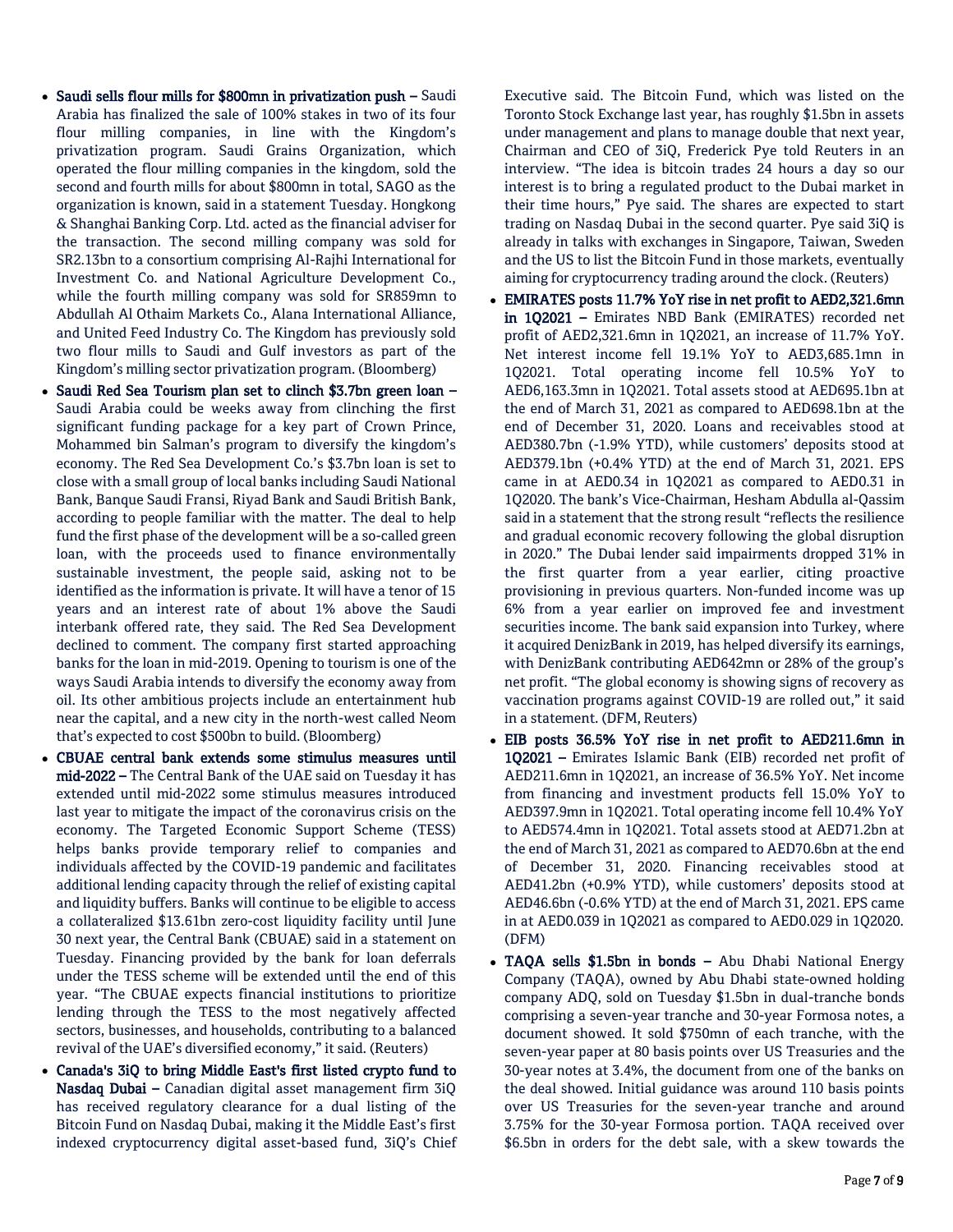conventional seven -year tranche. Formosa bonds are sold in Taiwan by foreign borrowers and are denominated in currencies other than the Taiwanese dollar. Citi and HSBC were global coordinators and Bank of China, First Abu Dhabi Bank, Mashreq, Mizuho and MUFG were also on the deal. (Reuters)

- Etisalat plans Euro-denominated bond sale Abu Dhabi-based telecom operator Etisalat is expected to tap the international bond market in the coming days, Reuters reported, citing sources. The sale comes ahead of a EUR1.2bn Euro bond maturing in June. Reuters said one person said the planned sale could come as early as this week. (Bloomberg)
- Dana Gas posts higher overall 1Q2021 output after Kurdish capacity boost - UAE-based energy company Dana Gas reported on Tuesday a higher overall output for the first three months of the year following a production boost in the Kurdish region. Dana is currently looking to raise \$500mn in financing to further expand its output capacity in the Kurdistan Region of Iraq (KRI) to 900mn standard cubic feet per day (mmscf). The firm, which owns a 35 percent stake in Pearl Petroleum, had earlier seen an increase in capacity in KRI following the completion of the Khor Mor bypass project in July. Gross gas production in the region consequently went up by 12% to an average of 439 mmscf per day in the first quarter of 2021. (Zawya)
- Kuwait's NBK reports 8.5% increase in 1Q2021 net profit National Bank of Kuwait's net profit for the three months period ending March 31 (1Q2021) climbed to KD84.3mn. National Bank of Kuwait, the biggest lender in the Gulf country by assets, reported an 8.5% increase in its first -quarter profit. Total assets at the end of March grew 1.5% annually to reach KD31bn while total loans and advances increased 0.8% annually to KD17.9bn, according to the lender. "During the first quarter of the year we continued to experience some of the challenges resulting from the Covid -19 pandemic including movement restrictions and renewed closures," NBK group Chairman, Nasser Al Sayer said. (Bloomberg)
- Agility obtains \$1.43bn in credit lines for refinancing The Kuwait -based logistics company Agility, signed agreements with lenders on three -year and five -year revolving credit lines worth \$1.43bn. New loans comprise syndicated and bilateral facilities in both conventional and Islamic lending formats. Involves 16 current and new regional and international lenders; it did not provide their names. (Bloomberg)
- Kuwait sells KD240mn 182-day bills; bid-cover at 11.7x -Kuwait sold KD240mn of 182 -day bills due on October 19. Investors offered to buy 11.7 times the amount of securities sold. The bills have a yield of 1.25% and settled on April 20. (Bloomberg)
- Bahrain sells BHD100mn 364-day bills; bid-cover at 1.55x -Bahrain sold BHD100mn of 364 -day bills due on April 21, 2022. Investors offered to buy 1.55 times the amount of securities sold. The bills were sold at a price of 98.406, have a yield of 1.6% and will settle on April 22. (Bloomberg)